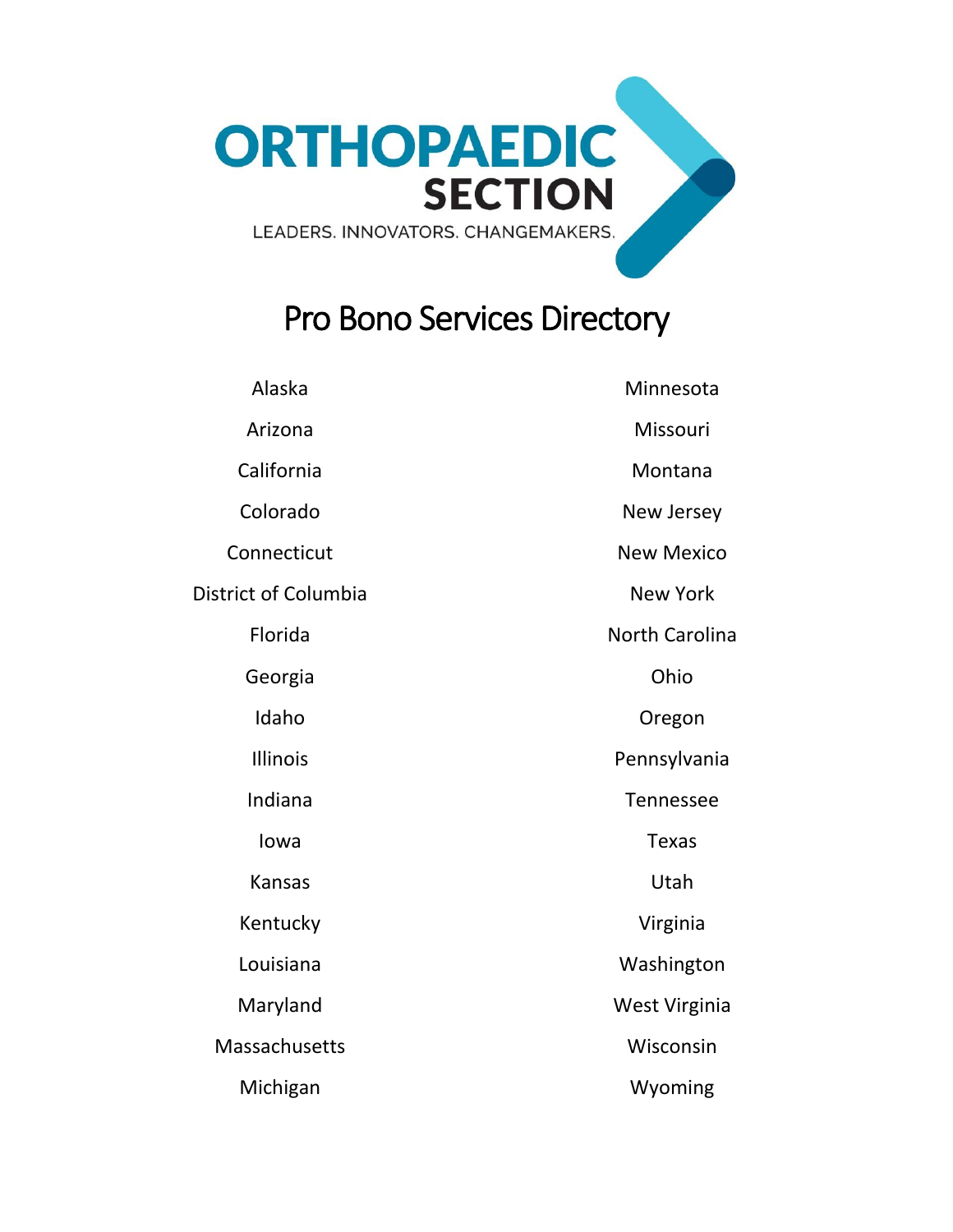# Alaska

<span id="page-1-0"></span>Leon Richard Kenai, Alaska lrichard@kenaidoctor.com Services Provided: general physical therapy, under "friends and neighbors" program

#### Arizona

John Heick Flagstaff, Arizona John.Heick@nau.edu/ (480) 440-9272 Services Provided: orthopaedic, sports, and neurologic physical therapy once a week

Tarang Jain Flagstaff, Arizona Tarang.Jain@nau.edu/ (928) 523-7405 Services Provided: orthopaedic and neurologic physical therapy

Cheryl Van Demark Flagstaff, Arizona blstudioaz@gmail.com/ Services Provided: general physical therapy

# California

Katherine Finn Azusa, California kfinn@apu.edu/ (626) 334-0984 Services Provided:

Kristel Zuppan Loma Linda, California kzuppan@llu.edu Services Provided: participation in free clinic care

Wesley Swen Redlands, California Rswen@llu.edu Services Provided: orthopaedic and neurologic physical therapy, community information classes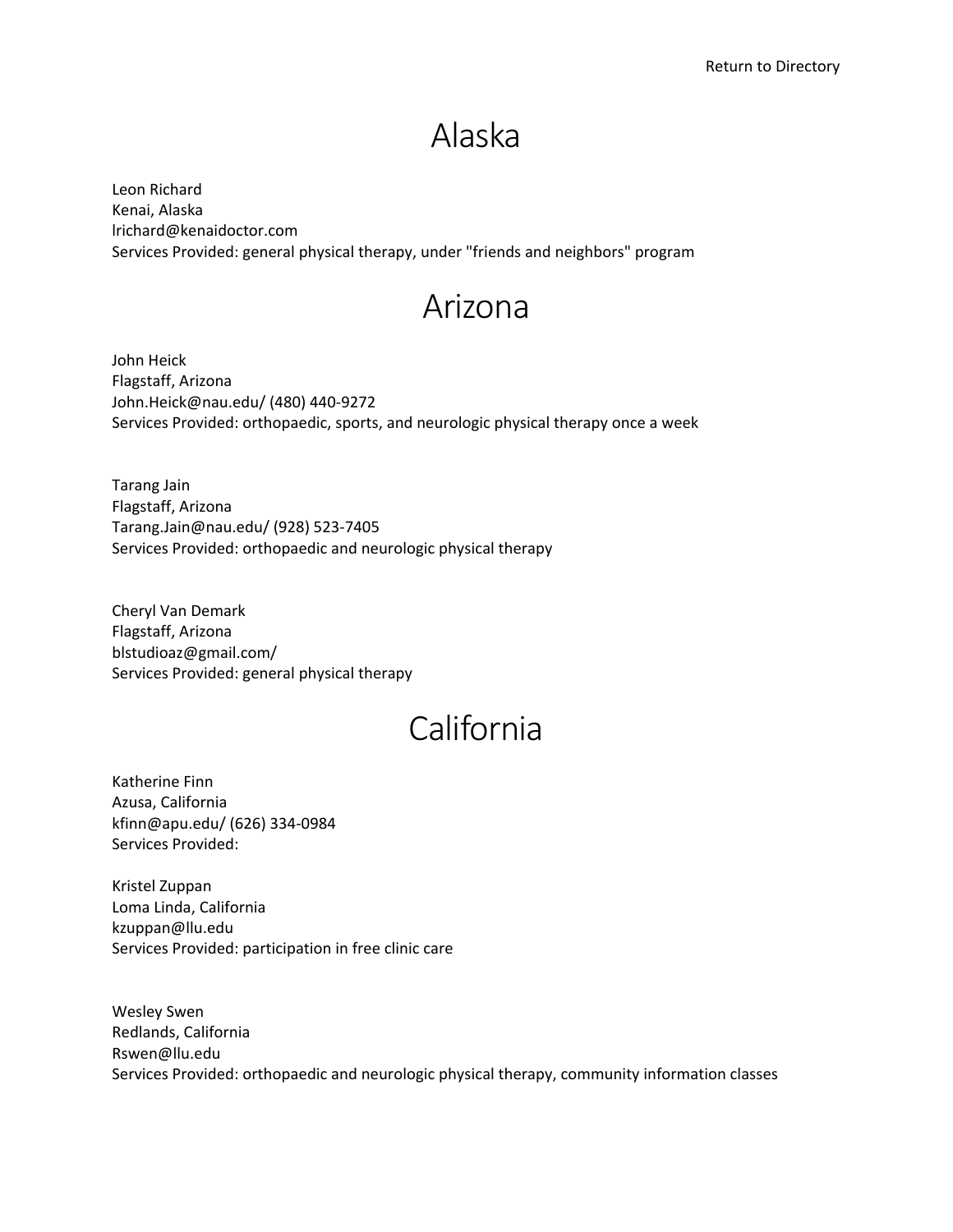<span id="page-2-0"></span>Julie Baclene Sacramento and Davis, California JulieBaclene@aol.com Services Provided: sports medicine/event coverage

Nima Tabloei Santa Barbara, California Tabloei@hotmail.com Services Provided: in home evaluation for falls/mobility

# Colorado

Judy Burlingame Greenwood Village, Colorado judy@burlingamept.com Services Provided: orthopaedic physical therapy

Caroline Adrian Loveland, Colorado carrie.adrian@vca.com Services Provided: Denver Zoo; military/working dogs

Gregory Johnson Steamboat Springs, Colorado gregg@ipaconed.com Services Provided: various strategies to ensure all patients in need can be seen

# Connecticut

Kate Campbell Ridgefield, Conneticut Katelynncampbell@gmail.com Services Provided: orthotic screens, general physical therapy, sports coverage

Don Johnson Stratford, Conneticut johnsondr59@gmail.com Services Provided: general physical therapy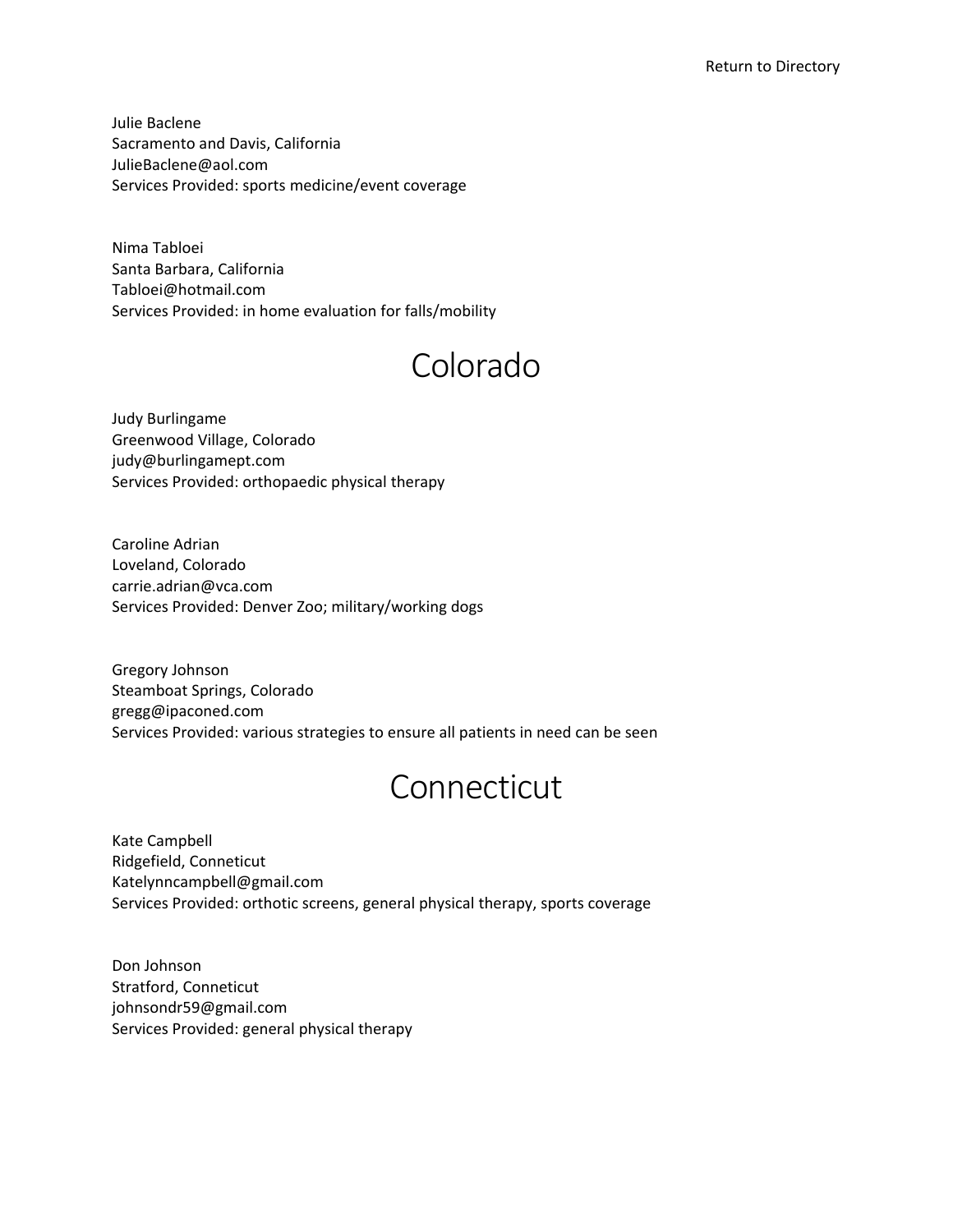# District of Columbia

<span id="page-3-0"></span>Alexa Stevens Washington, District of Columbia www.lwshPtclinic.com Services Provided: general physical therapy

Lauren Trosch Washington, District of Columbia lbt004@gmail.com Services Provided: physical therapist at Little Workers of Sacred Heart

#### Florida

Dan Dyrek For Meyers, Florida Dyrekdpt@comcast.net/ (317) 946-6825 Services Provided: diagnostic consultation/treatment for complex professional athletes and chronic pain issues

Kim Dunleavy Gainesville, Florida kdunleavy@phhp.ufl.edu Services Provided: University of Florida student-run clinic

Louis Greenwald Lake Wales, Florida biglou2246@gmail.com Services Provided: home therapy, spine therapy, sports medicine

# Georgia

Jodan Garcia Atlanta, Georgia jgarcia19@gsu.edu Services Provided: general physical therapy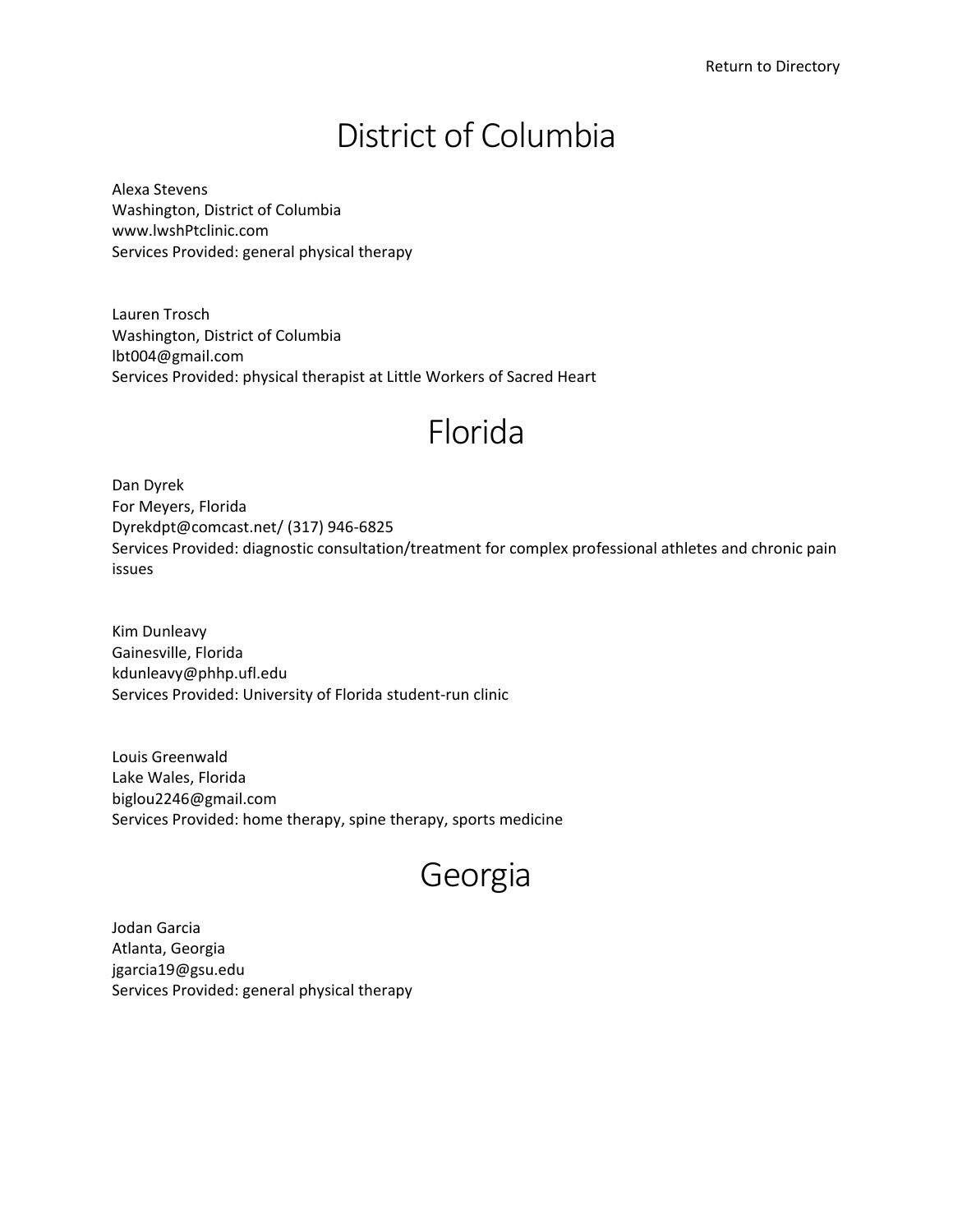<span id="page-4-0"></span>Don Walsh Dahlonega, Georgia don.walsh@ung.edu Services Provided: student-led pro bono physical therapy clinic

# Idaho

Jon Gardunia Boise, Idaho jongardunia@gmail.com Services Provided: volunteer two hours a week with local gymnastics groups

# Illinois

Manasi Bohra Chicago, Illinois Manasi.bohra@uchospitals.edu Services Provided: general physical therapy at a pro bono clinic (CommunityHealth)

Lucy DeLisa Chicago, Illinois lucia.delisa@uchospitals.edu Services Provided: free physical therapy services at CommunityHealth, largest free medical clinic in Illinois

# Indiana

Fran McDonald South Bend, Indiana Fran@McDonaldpt.com/ (574) 233-5754 Services Provided: free treatment for patient's in need of refining function and strength.

#### Iowa

Brenda Kemling Glenwood, Iowa bjkemling@gmail.com Services Provided: general physical therapy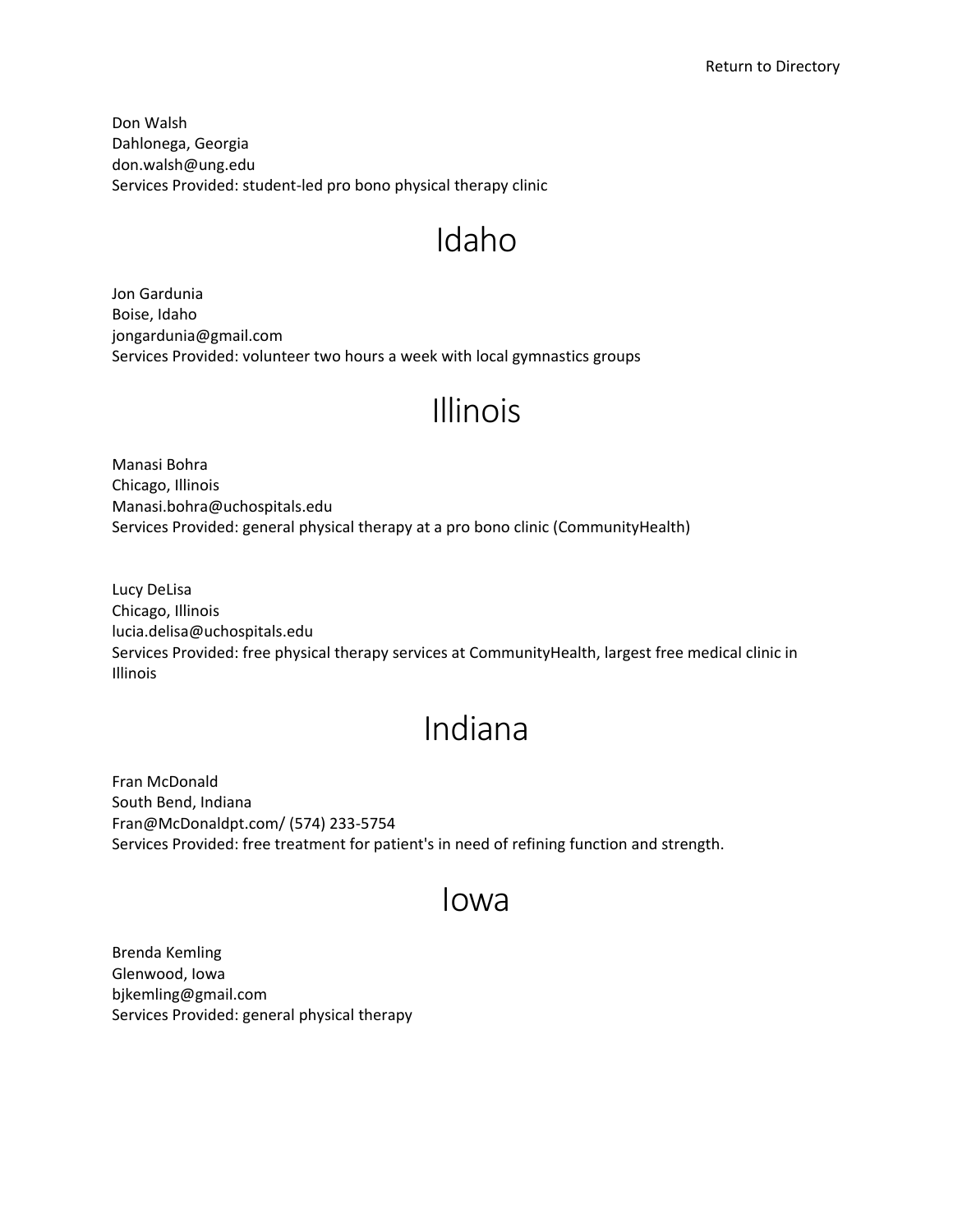<span id="page-5-0"></span>Todd Neighbor Hiawatha, Iowa todd.neighbor@cedarvalleypt.com/ (319) 294-6694 Services Provided: general physical therapy

#### Kansas

Stacia Troshynski Brown Kansas City, Kansas Stroshynskibrown@kumc.edu Services Provided: general physical therapy, wellness, group exercise

# Kentucky

Lynn English Lexington, Kentucky lynn.english@uky.edu Services Provided: two evenings each week, student-led clinic supervised by licensed physical therapists

Matthew Lee Lexington, Kentucky mlee@kort.com Services Provided: outpatient orthopedic physical therapy

Kate Crandell Louisville, Kentucky ccrandell@bellarmine.edu Services Provided: general physical therapy, wellness/prevention services, patient client education

# Louisiana

Ime Emerson Udom Chauvin, Louisiana imemudo@aol.com Services Provided: general physical therapy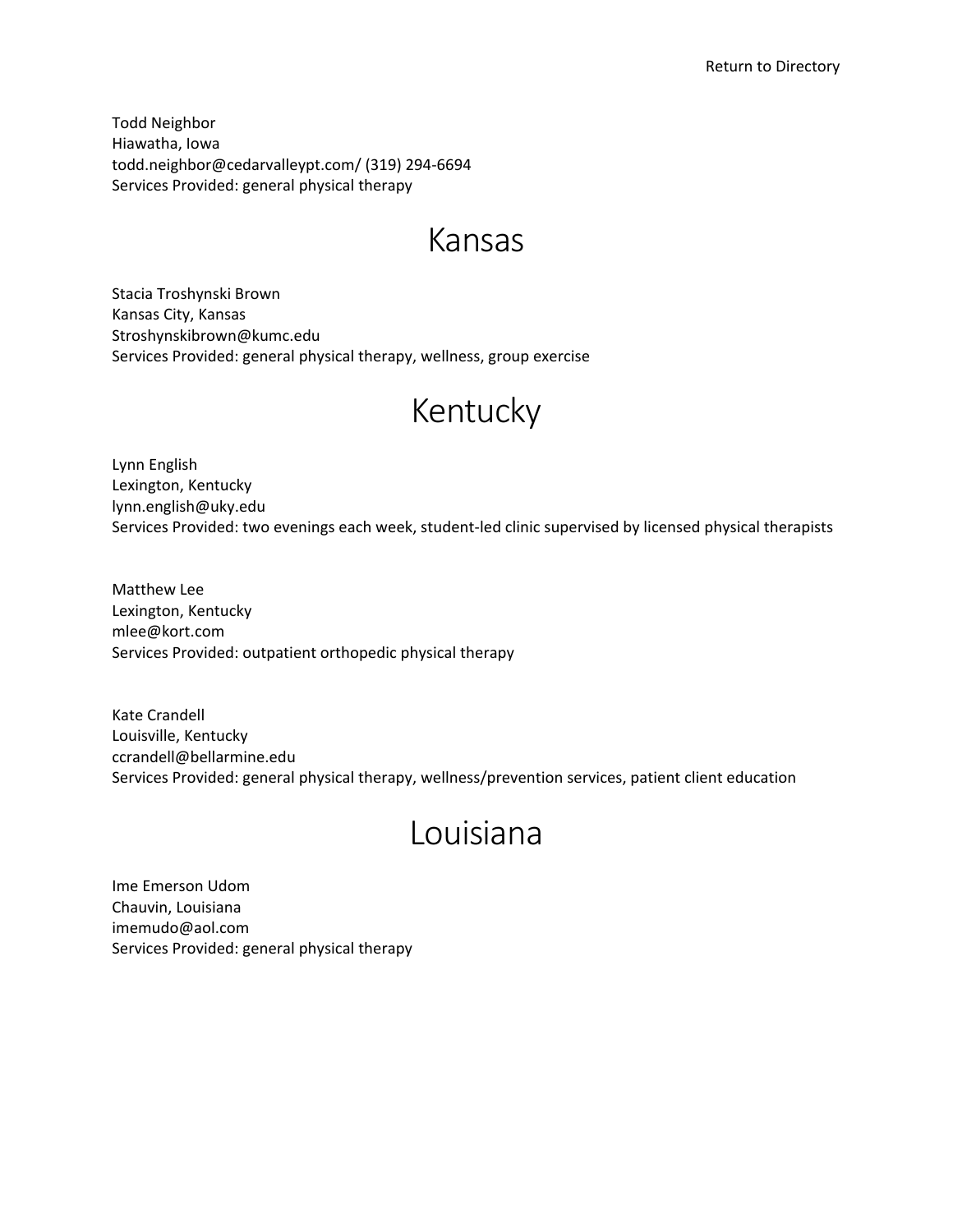### Maryland

<span id="page-6-0"></span>Rebecca Huesman Baltimore City, Maryland huesmanr@gmail.com Services Provided: running injury clinics

William Amos Silver Spring, Maryland bilamos@comcast.net/ (301) 384-2166 Services Provided: orthopaedic physical therapy

# **Massachusetts**

Dan Dyrek Boston, Massachusetts Dyrekdpt@comcast.net/ (317) 946-6825 Services Provided: diagnostic consultation/treatment for complex professional athletes and chronic pain issues

David Selkowitz Charlestown, Massachusetts dselkowitz@mghihp.edu/ (617) 724-0252 Services Provided: general physical therapy

### Michigan

Martha Schiller Detroit, Michigan martha.schiller@wayne.edu/ (313) 577-1724 Services Provided: general physical therapy clinic twice per week; diabetes education and wellness clinic once per month

Gordon Alderink Grand Rapids, Michigan aldering@gvsu.edu Services Provided: outpatient physical therapy, primarily orthopaedic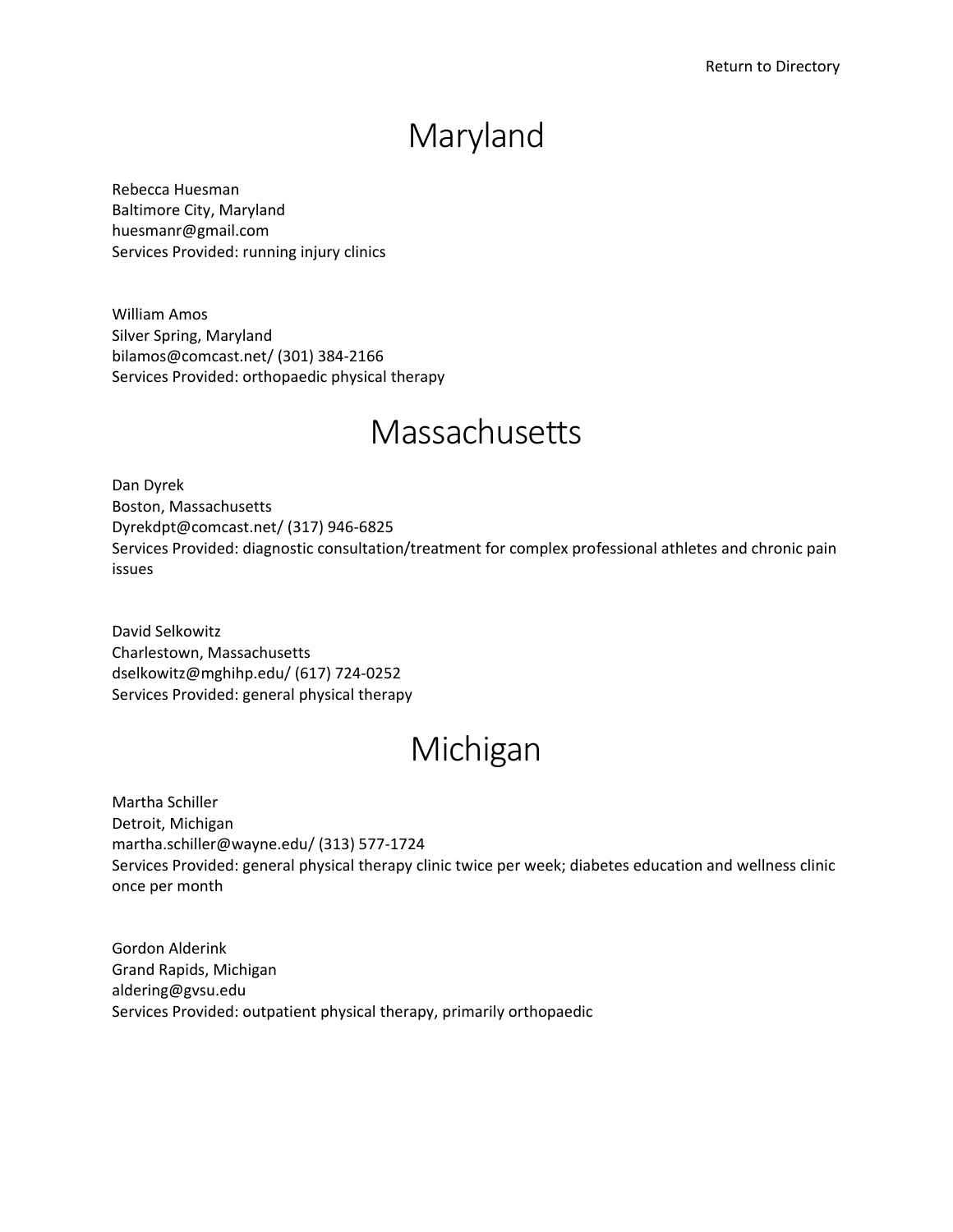#### Minnesota

<span id="page-7-0"></span>Chris Kramer Minneapolis, Minnesota chriskramerpt@gmail.com Services Provided: MSK-ORTHO Manual Therapy, exercise

### Missouri

Dana Martin Columbia, Missouri martindan@health.missouri.edu Services Provided: outpatient orthopaedic physical therapy

Barb Yemm Saint Louis, Missouri sluprobonopt@gmail.com/ (314) 534-8822 Services Provided: student run outpatient physical therapy clinic Saturday's 8 AM – 12PM

James Hackney Springfield, Missouri jameshackney@missouristate.edu Services Provided: general physical therapy

Chris Sebelski St Louis, Missouri csebelsk@slu.edu Services Provided: student run clinic with supervising physical therapist at the Physical Therapy Services at the Health Resource Center

#### Montana

Lorena Payne Bozeman, Montana lpettet@aol.com Services Provided: pediatric, caregiver education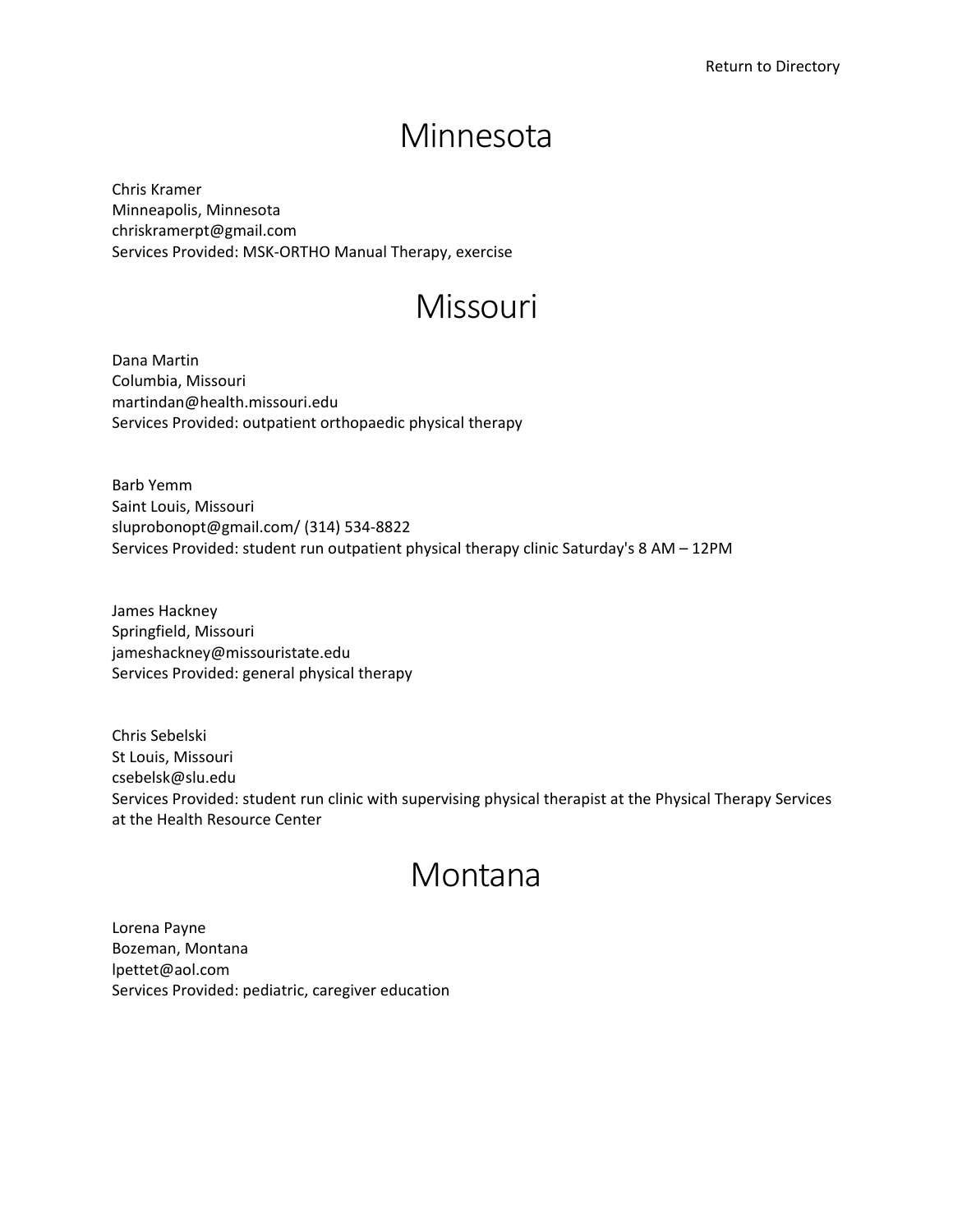#### New Jersey

<span id="page-8-0"></span>Susan Paparella-Pitzel Newark, New Jersey paparesu@shp.rutgers.edu Services Provided: Community Participatory Physical Therapy Clinic is a movement based clinic. All diagnoses welcomed to be examined and intervened.

#### New Mexico

Deborah Doerfler Albuquerque, New Mexico ddoerfler@salud.unm.edu/ (505) 272-5479 Services Provided: general physical therapy; focus on self management strategies

# New York

Marcia Spoto Rochester, New York Mspoto7@naz.edu Services Provided: orthopaedic physical therapy, neurologic physical therapy, multiple sclerosis clinic, wellness clinic

# North Carolina

Daryl Lawson Elon, North Carolina dlawson3@elon.edu Services Provided: evaluation and intervention of ther-ex, imaging using MSK US, orthotics

Judy Foxworth Winston-Salem, North Carolina foxworthj@wssu.edu Services Provided: outpatient physical therapy

# Ohio

Elayna Theiss Cleveland, Ohio elayna.theiss@uhhospitals.org Services Provided: Cleveland Free Clinic Physical Therapist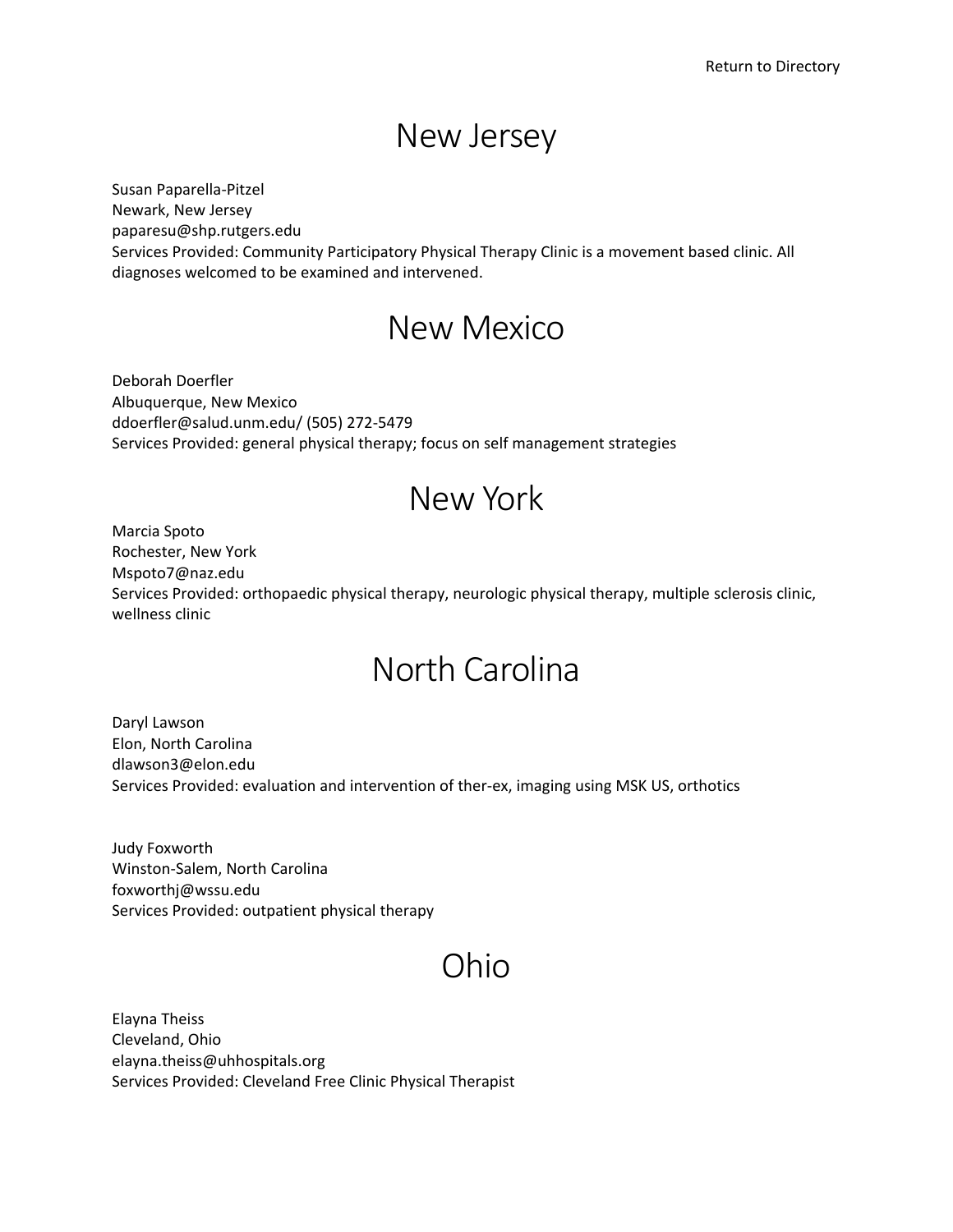<span id="page-9-0"></span>Jean Weaver Findlay, Ohio jweaver@findlay.edu/ (419) 348-1683 Services Provided: outpatient or home based physical therapy

Edie Benner Mantua, Ohio ediebenner@gmail.com/ (330) 274-2747 Services Provided: athletic screening/triage, per case basis as we are a small clinic

#### Oregon

Sarah Stuhr Portland, Oregon sarah@physiopdx.com/ (503) 847-8550 Services Provided: general orthopedic evaluation and screening for referral recommendations, occasionally full course of care pro-bono

Clem Eischen Portland and Gresham, Oregon clemeischen@gmail.com Services Provided: treatment when patient unable to afford

### Pennsylvania

Mark Paterson Chester, Pennsylvania mlpaterson@widener.edu Services Provided: Supervisor at Chester Community Physical Therapy Clinic (Widener University Student run Pro Bono Clinic)

Mark Boland Loretto, Pennsylvania mboland@francis.edu Services Provided: general physical therapy

Michael O'Hara Philadelphia, Pennsylvania michael.ohara08@gmail.com Services Provided: North Broad Physical Therapy Clinic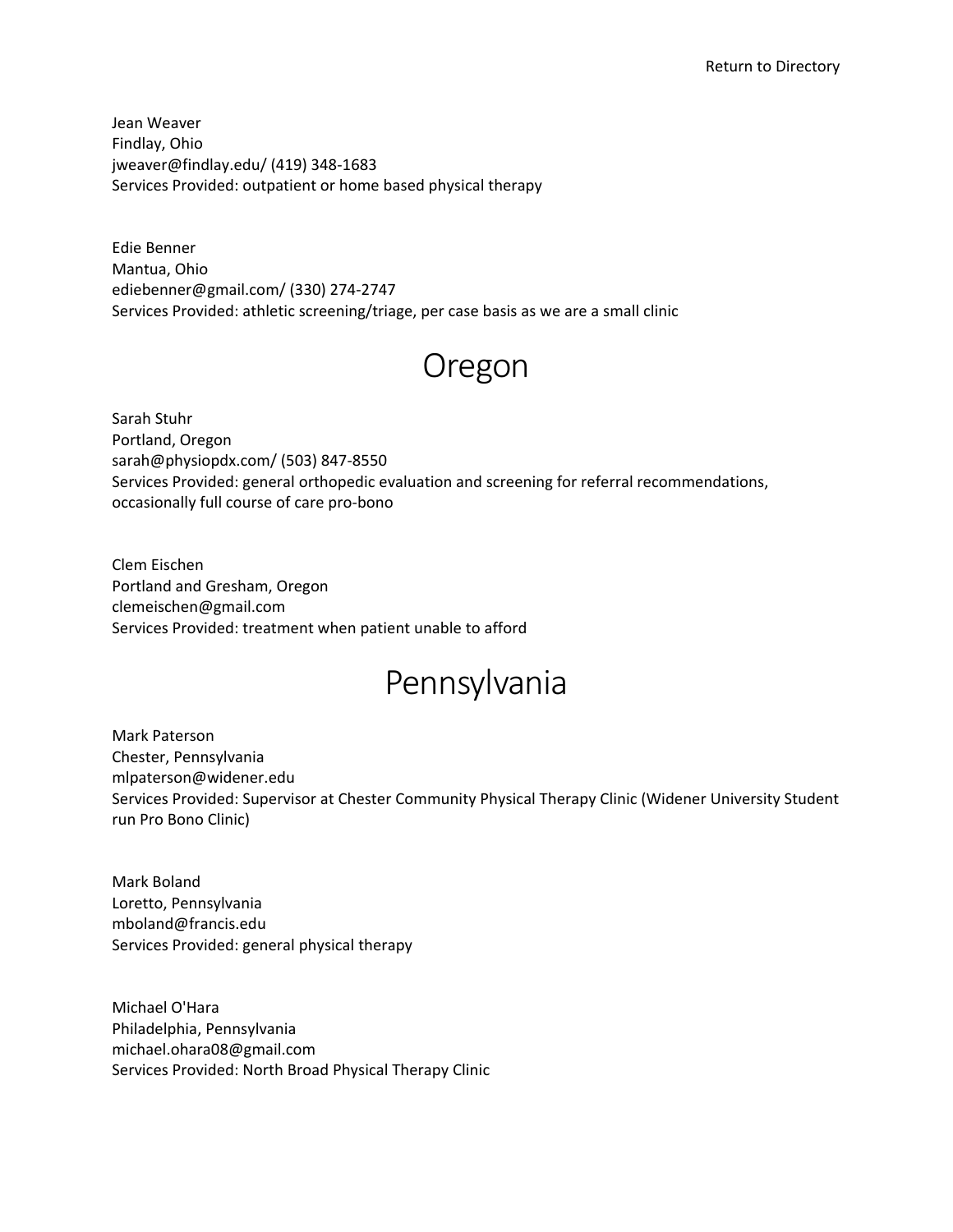<span id="page-10-0"></span>Sarah Wenger Philadelphia, Pennsylvania sbw28@drexel.edu Services Provided: general physical therapy

#### Tennessee

Betsy Myers Chattanooga, Tennesse betsy-myers@utc.edu/ (918) 281-9996 Services Provided: general physical therapy (also have counseling and nutrition provided by students in these areas)

Zach Sutton McMinnville, Tennesse Zach@McMinnvillePT.com Services Provided: physical therapy: orthopaedic, hand, aquatic, oncology, pediatrics

Danny Smith Elizabethton, Tennessee Ddsdpt@yahoo.com/ (423) 335-4530 Services Provided: all orthopaedic related conditions

Scott Newton Pulaski, Ardmore, Fayetteville, Lawrenceburg, Tennessee snewton@benchmarkpt.com/ (931) 424-5588 Services Provided: side line coverage for youth sports;health fairs provided by the local collage and community

#### Texas

Colleen Grafa Denison, Texas Csgrafa@cableone.net Services Provided: postural and movement impairment screens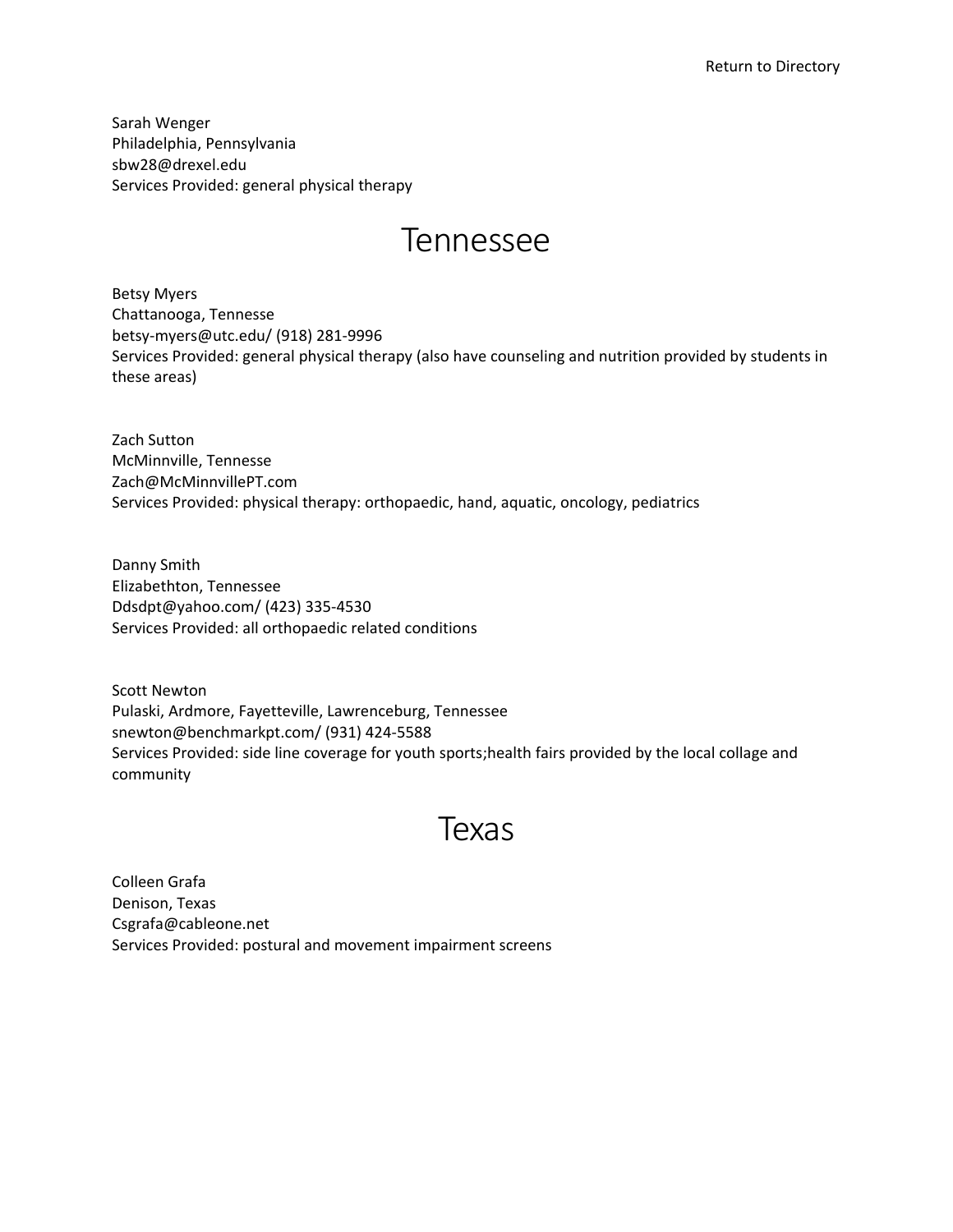#### Utah

<span id="page-11-0"></span>Ulrike Mitchell Provo, Utah rike\_mitchell@byu.edu Services Provided: orthopaedic manual physical therapy (including dry needling)

Jason Sharpe Salt Lake City, Utah j.sharpe@utah.edu/ (609) 828-3352 Services Provided: orthopaedic and pain management physical therapy

Anne Thackeray Salt Lake City, Utah a.thackeray@utah.edu Services Provided: clinical mentoring, outcomes

# Virginia

Mary Beth Blend Richmond, Virginia mbblend67@gmail.com/ (757) 774-5785 Services Provided: manual therapy, exercise, postural education, modalities

Kyle Feldman Winchester, Virginia kfeldman07@su.edu Services Provided: education and treatment

# Washington

Lauron Placentia Seattle, Washington lauronp@uw.edu Services Provided: five physical therapy visits per year for those qualifying for financial assistance